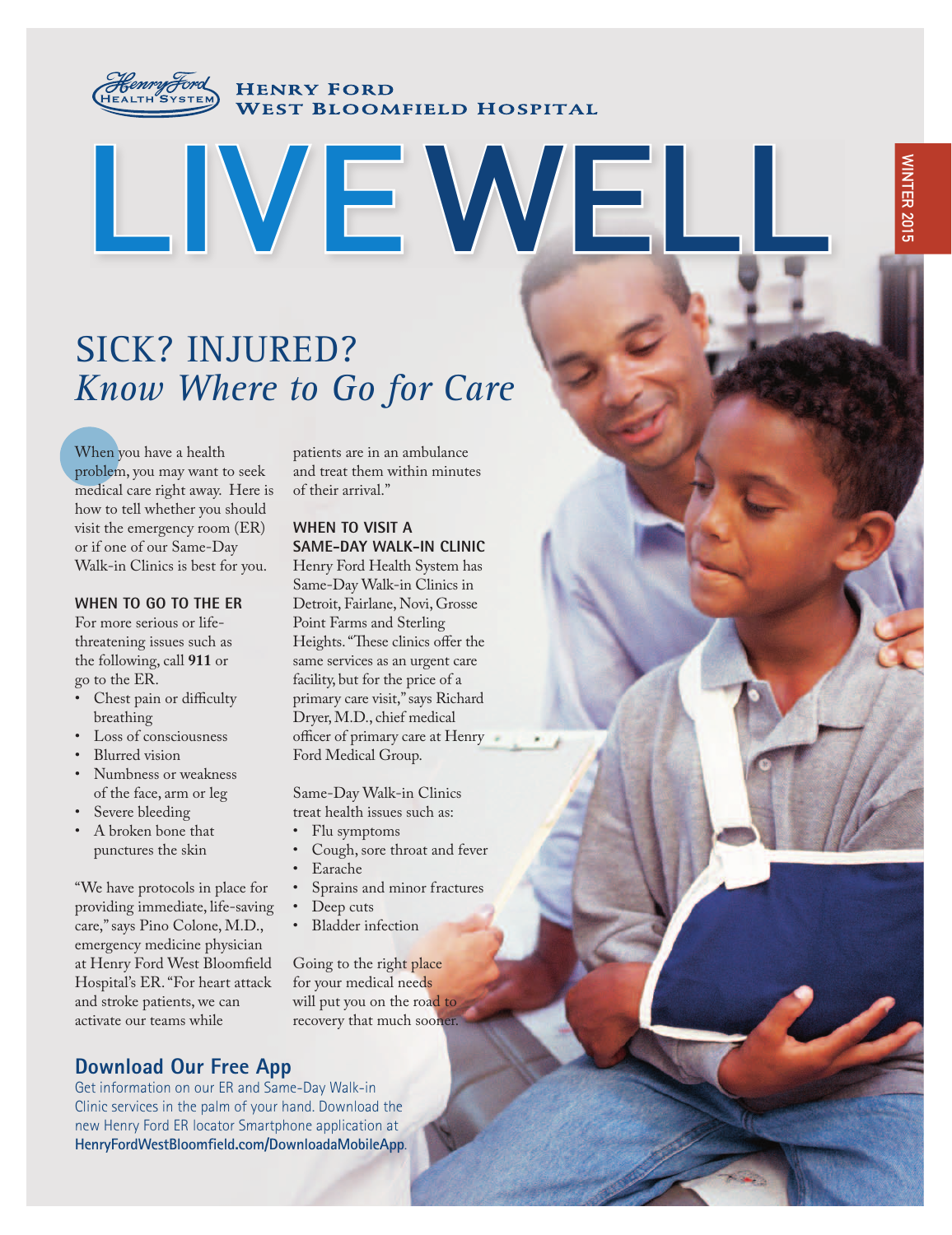

**LYNN M. TOROSSIAN** *President and CEO*

## **HEALTHY HOLIDAYS!**

The holiday season is a great opportunity to reflect and spend time with family and friends. It's also when celebrations and busy schedules interfere with plans for a healthy lifestyle. Fortunately, Henry Ford Health System has resources to help keep you on track.

The first step you can take is selecting a Henry Ford primary care physician (PCP), if you don't already have one. A PCP is trained to keep you and your family healthy and coordinate all your medical needs. He or she can identify and treat common illnesses and ensure that you have the right specialist for any chronic conditions.

Adding healthy behaviors to your life is another important step. There are many ways to do this, and some of them don't involve joining a gym, lifting weights, running a marathon or doing other strenuous physical activity. Consider visiting our Vita wellness center, which offers massage therapy, acupuncture, yoga and more.

I encourage you to take the time to think of what you can add to your life to improve your health. Start the new year off in the right direction and get started on your path to wellness.

Best wishes for a happy and healthy holiday season,

Lop M Borsia

# *Have You Met* DR. BETTY CHU?

If you see Betty Chu, M.D., M.B.A., in the halls at Henry Ford West Bloomfield Hospital, she may actually be having a meeting while walking. As the new chief medical officer, she tries to stand more than she sits and always takes the stairs instead of the elevator. Living an active life is just one of the ways she leads by example.

Dr. Chu specializes in obstetrics and gynecology and has more than 20 years

of patient care and health system management experience. "I work with the executive team to run the clinical services for the entire hospital," she says. "I'm really looking forward to working with different departments that share the goal of improving the patient experience."

#### **A MORE RELAXING ENVIRONMENT**

Dr. Chu is especially focused on easing patients' worries. "Reducing anxiety requires us to think about the type of experience we want to create for our patients," she says.

At Henry Ford West Bloomfield, everything from the relaxing décor to communication



**Betty Chu, M.D., M.B.A.**

among providers fosters a greater sense of calm and support for patients. "Limiting patients' stress improves their quality of life," says Dr. Chu.

#### **A FOCUS ON WOMEN**

With her obstetrics and gynecology background, Dr. Chu also helps women in particular to focus on their health. Here are her top three tips.

**SAY "NO" MORE** 

**OFTEN.** "Women often focus so much on caring

for everyone else that their own health takes a backseat," says Dr. Chu. "When you don't say 'yes' to everything, you'll have more time to focus on your own wellbeing."

**GET MOVING.** "Sitting is the new smoking because it's associated with so many diseases," she says. "Just start moving." Dr. Chu wears a pedometer to make sure she gets in 10,000 steps per day.

**PERFORM BREAST SELF-EXAMS.** Once a month, check both breasts for any lumps, thickening or hardening. Dr. Chu notes that "with early detection, there's a higher chance of surviving breast cancer."

#### **STATE-OF-THE-ART SCREENINGS**

The Francee & Benson Ford Jr. Breast Care & Wellness Center offers the most advanced breast cancer screening technology available today. The combination of digital mammography and on-site specialists ensures that every patient receives a comprehensive screening and speedy results. Women with an average risk for breast cancer should

start annual screenings at age 40. Check with your doctor to see if you need to be tested sooner.

#### **Make an Appointment**

To schedule your mammogram, visit **HenryFordWestBloomfield.com/ BreastWellness** or call **248-325-3828**.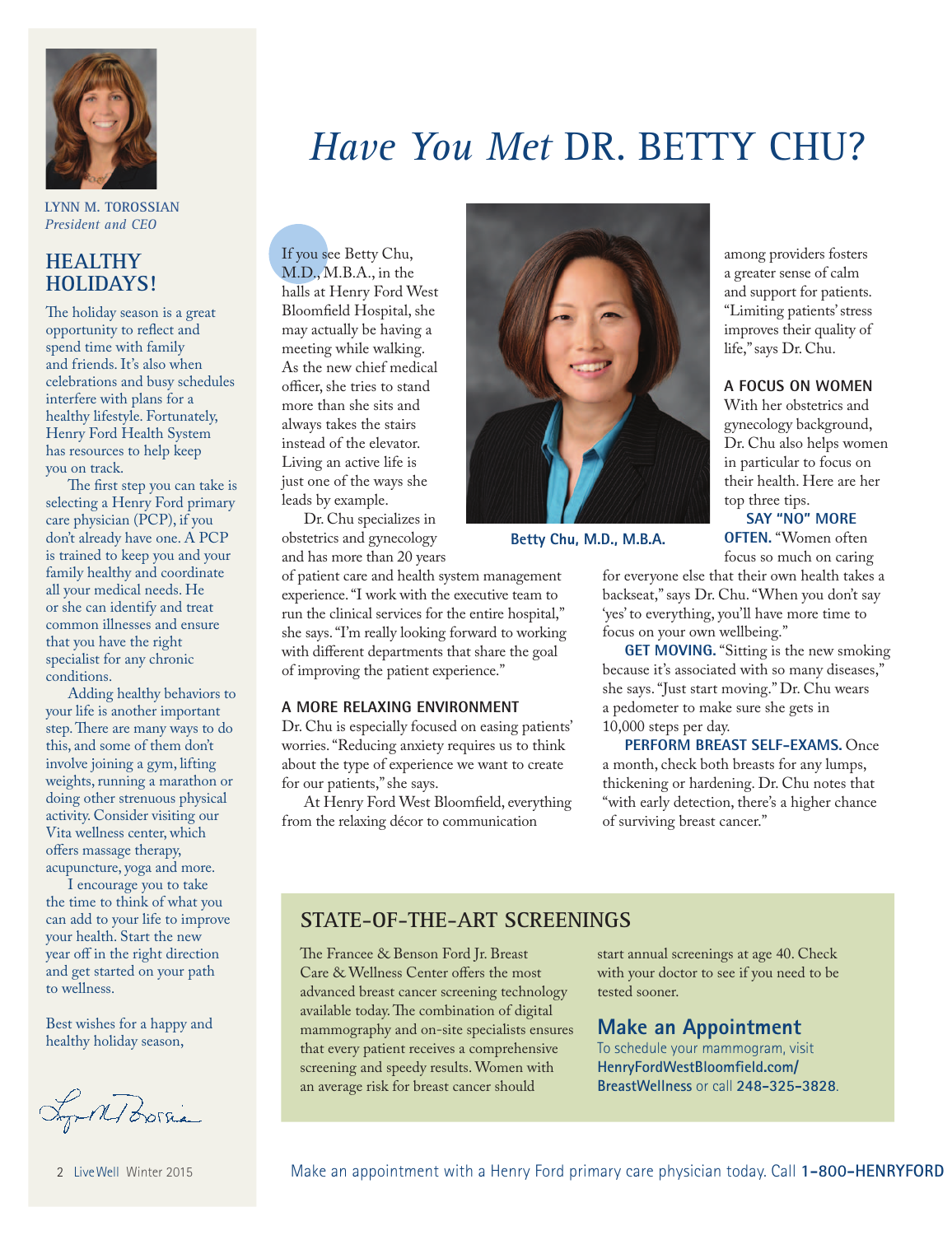

# FIND JOINT PAIN RELIEF CLOSE TO HOME

Your hip has been hurting more as you've gotten older. Just taking a walk with your grandkids has become a painful ordeal. Your doctor recommends total joint replacement surgery, so you want access to the most advanced procedures, performed by top specialists in the field. Fortunately, you don't have to go far.

"We provide the latest orthopaedic and joint techniques in a facility designed around the patient," says Robb Weir, M.D., deputy chief of orthopaedic surgery at Henry Ford West Bloomfield Hospital. "Our patients have all the services and expertise right here in their own backyard that they would normally find at a large academic medical center."

#### **FELLOWSHIP-TRAINED SURGEONS**

At some hospitals, joint procedures are performed by general orthopaedic surgeons. But all Henry Ford West Bloomfield specialists have completed one to two years of fellowship training to focus on joint care and surgery.

"That training provides an even higher degree of expertise, especially for more complex cases," says Dr. Weir.

"Orthopaedics and joint replacement are now the busiest areas in the hospital," says David Katcherian, M.D., chief of orthopaedic surgery at Henry Ford West Bloomfield. "That's why we have three

full-time surgeons who do nothing but joint replacement, and we have plans to add more."

#### **A WIDE RANGE OF SERVICES**

In addition to joint replacement, Henry Ford West Bloomfield provides a full spectrum of orthopaedic care. These services include:

- Sports medicine for example, preventing and treating sports injuries to the knees or shoulders
- Treatment for hand, elbow, foot and ankle problems
- Spinal surgery
- Treatment for orthopaedic cancer, such as bone tumors
- Physical therapy

Often, local hospitals will have specialists who stand out in one or two of these areas. Henry Ford West Bloomfield offers state-of-the-art care in all of them.

"Whatever orthopaedic services patients need, they can come to one clinic to see a specialist in that area," says Dr. Weir. "Our goal is to help patients recover faster so they can have less pain sooner."

## **Why Wait?**

Call **248-661-6470** today to make an appointment with an orthopaedic expert at Henry Ford West Bloomfield.

## *Meet Our*  **ORTHOPAEDIC SURGERY TEAM**

When joint pain keeps you from your favorite activities, you may feel like you are missing out. At Henry Ford West Bloomfield Hospital, our goal is to help you live a healthy, active life. Our orthopaedic surgery program combines advanced medical care, personalized support and an array of healing techniques.

#### **TREVOR R. BANKA, M.D.**

Clinical interests include:

- Joint replacement
- Hip pain
- Knee pain/injury
- Rheumatoid arthritis
- Osteoarthritis



#### **JASON J. DAVIS, M.D.** Clinical interests include:

- · Arthritis
- 
- Joint replacement
- Hip pain/surgery

## **ROBB M. WEIR, M.D.**

Clinical interests include:

- · Arthritis
- Hip and knee replacement

#### **FREE JOINT REPLACEMENT SEMINAR**

**January 7, 2015, 6:00 to 7:00 p.m. Henry Ford West Bloomfield Hospital 6777 West Maple Rd. West Bloomfield, MI 48322**

Dr. Banka will discuss how your joints work, how to manage a joint condition, which treatment options are available, and how to decide if you are ready for surgery.

Call **1-800-HENRYFORD (1-800-436-7936)** to register.